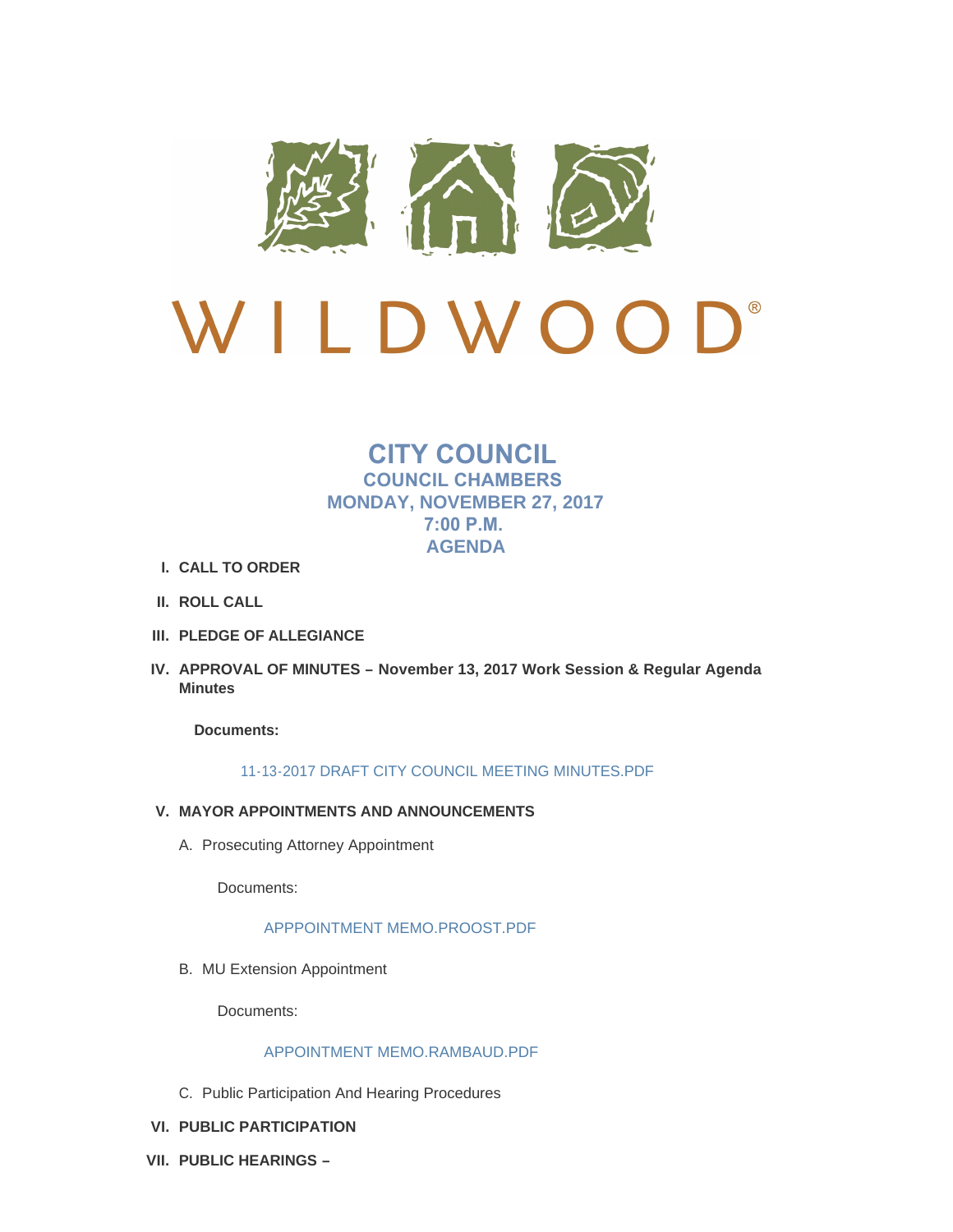A. Proposed 2018 Budget (Wards - All)

Direct Budgetary Impact: \$26,879,875

Documents:

## PUBLIC HEARING - [PROPOSED 2018 BUDGET.PDF](http://mo-wildwood.civicplus.com/AgendaCenter/ViewFile/Item/13193?fileID=19029)

## **LEGISLATION VIII.**

## **UNFINISHED BUSINESS – A.**

BILL #2317 1.

AN ORDINANCE AUTHORIZING THE MAYOR OF THE CITY OF WILDWOOD, MISSOURI, TO EXECUTE PUBLIC ROADS, RIGHTS-OF-WAY & PARKS MAINTENANCE AGREEMENTS ON BEHALF OF THE CITY OF WILDWOOD WITH CERTAIN CONTRACTORS FOR PUBLIC ROADS, RIGHTS-OF-WAY AND PARKS MAINTENANCE WITHIN THE CITY OF WILDWOOD. *Recommended by the Administration/Public Works Committee* (Second Reading) (Wards – All) Direct Budgetary Impact: \$ 2,091,100.00

Documents:

## [BILL 2317.PDF](http://mo-wildwood.civicplus.com/AgendaCenter/ViewFile/Item/13196?fileID=19030)

#### **NEW BUSINESS – B.**

BILL #2319 1.

AN ORDINANCE ADOPTING THE MUNICIPAL BUDGET AND CAPITAL IMPROVEMENT PROGRAM FOR THE CITY OF WILDWOOD FOR FISCAL YEAR 2018. *Recommended by the City Administrator*  (First Reading) (Wards – All) Direct Budgetary Impact: \$26,879,875

Documents:

#### [BILL 2319.PDF](http://mo-wildwood.civicplus.com/AgendaCenter/ViewFile/Item/13198?fileID=19031)

BILL #2320 2.

AN ORDINANCE OF THE CITY OF WILDWOOD, MISSOURI AUTHORIZING THE MAYOR TO NEGOTIATE AND EXECUTE AN ADDENDUM TO AND A RENEWAL OF THE POLICE SERVICE AGREEMENT WITH ST. LOUIS COUNTY FOR THE YEAR 2018. *Recommended by the City Administrator* (First Reading) (Wards – All) Direct Budgetary Impact: \$3,751,473.94

Documents:

## [BILL 2320.PDF](http://mo-wildwood.civicplus.com/AgendaCenter/ViewFile/Item/13199?fileID=19032)

BILL #2321 3.

AN ORDINANCE BY THE CITY COUNCIL OF THE CITY OF WILDWOOD, MISSOURI AUTHORIZING CHANGES TO THE REGULATIONS GOVERNING THE USE OF TEMPORARY BANNERS IN MULTIPLE ZONING DISTRICT DESIGNATIONS OF THE CITY OF WILDWOOD TO ADDRESS CURRENT APPLICATION INCONSISTENCIES AND IMPROVE THE ENFORCEMENT OF THE SAME, ALL BEING CONSISTENT WITH THE RECOMMENDATION OF THE PLANNING AND ZONING COMMISSION IN ITS REPORT DATED OCTOBER 16, 2017. *Recommended by the Planning and Zoning Commission*  (First Reading) (Wards – All)

Direct Budgetary Impact: None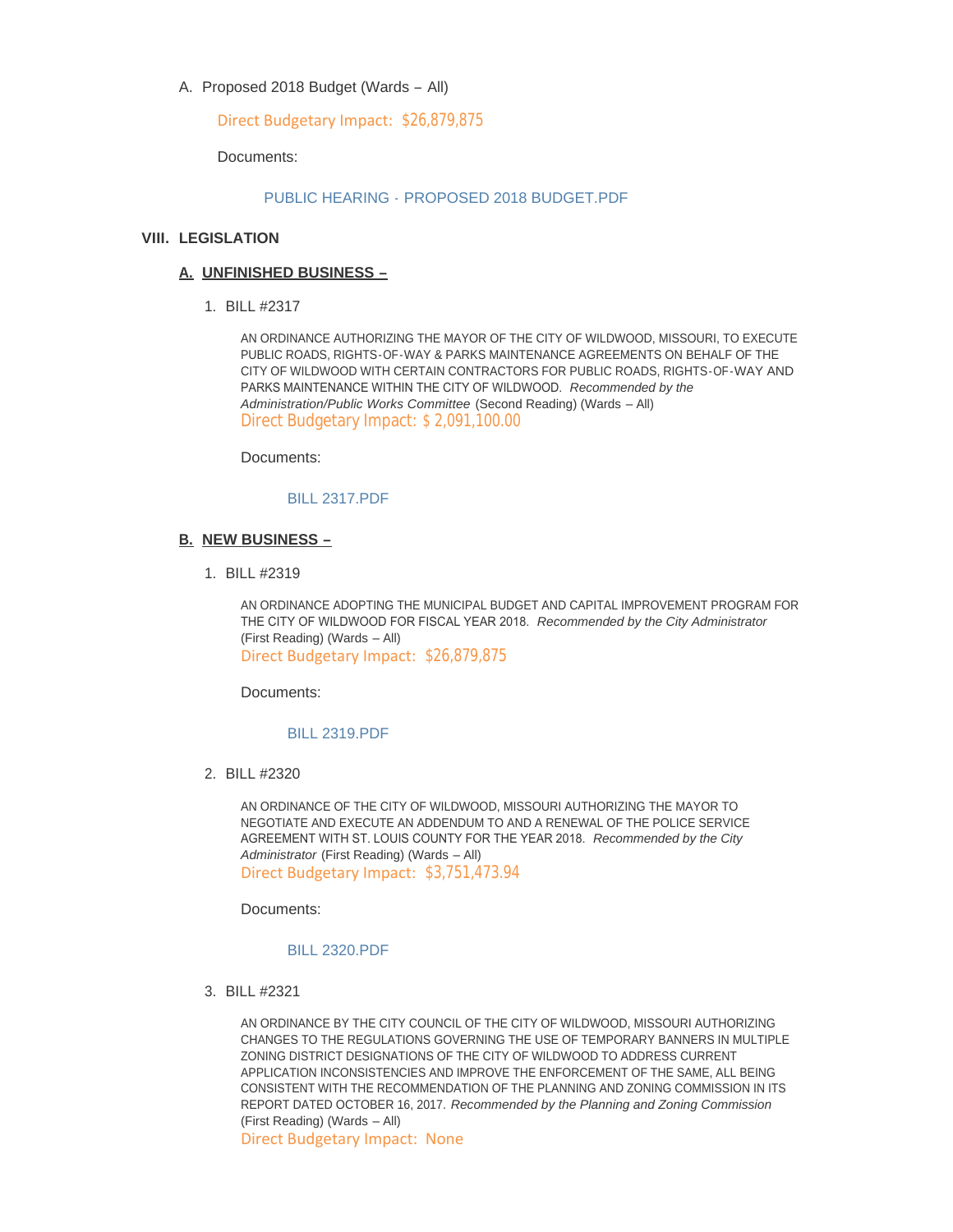Documents:

#### [BILL 2321.PDF](http://mo-wildwood.civicplus.com/AgendaCenter/ViewFile/Item/13200?fileID=19033)

BILL #2322 4.

AN ORDINANCE BY THE CITY COUNCIL OF THE CITY OF WILDWOOD, MISSOURI APPROVING A RECORD PLAT, TRUST INDENTURE, GENERAL WARRANTY DEED, AND DEPOSIT AGREEMENT, WITH ASSOCIATED LETTERS OF CREDIT, WHICH ARE TO GUARANTEE CERTAIN REQUIRED IMPROVEMENTS, FOR A 44.2-ACRE PORTION OF THE OVERALL 78.8-ACRE RESIDENTIAL DEVELOPMENT AREA, CONTAINING SEVENTY-ONE (71) LOTS, BEING PART OF SECTION 1, TOWNSHIP 44 NORTH, RANGE 3 EAST, CITY OF WILDWOOD, ST. LOUIS COUNTY, MISSOURI, AND, MORE SPECIFICALLY, SITUATED NORTH OF STATE ROUTE 100, WEST OF TAYLOR ROAD, TO BE KNOWN AS *"THE VILLAGES AT BRIGHTLEAF - PLAT ONE*." *Recommended by the Department of Planning* (First Reading) (Ward – Five)

Direct Budgetary Impact: None

Documents:

#### [BILL 2322.PDF](http://mo-wildwood.civicplus.com/AgendaCenter/ViewFile/Item/13201?fileID=19034)

BILL #2323 5.

AN ORDINANCE AUTHORIZING A LOT SPLIT PLAT OF A 6.183 ACRE TRACT OF LAND, KNOWN AS 'ADJUSTED LOT A OF THE BOYLE-HOLCOMB ESTATE,' WHICH WAS SUBJECT TO A BOUNDARY ADJUSTMENT PLAT APPROVED IN 2014, WITH SAID TRACT OF LAND BEING LOCATED IN SECTION 25, TOWNSHIP 45 NORTH, RANGE 3 EAST, CITY OF WILDWOOD, ST. LOUIS COUNTY, MISSOURI; AND, MORE SPECIFICALLY, SITUATED ON THE EAST SIDE OF SHEPARD ROAD, NORTH OF ITS INTERSECTION WITH SHEPARD RIDGE ROAD, FOR THE PURPOSES OF SUBDIVIDING IT INTO TWO (2) PARCELS OF GROUND, HEREAFTER TO BE KNOWN AS LOTS 1 AND 2 OF THE LOT SPLIT PLAT OF ADJUSTED LOT A OF BOYLE-HOLCOMB ESTATE. *Recommended by the Department of Planning* (First Reading) (Ward – Three)

Direct Budgetary Impact: None

Documents:

#### [BILL 2323.PDF](http://mo-wildwood.civicplus.com/AgendaCenter/ViewFile/Item/13202?fileID=19035)

BILL #2324 6.

AN ORDINANCE BY THE CITY COUNCIL OF THE CITY OF WILDWOOD, MISSOURI AUTHORIZING THE MAYOR OF THE CITY OF WILDWOOD, MISSOURI TO EXECUTE AN AGREEMENT WITH BYRNE SOFTWARE TECHNOLOGIES, INC. FOR THE PROVISION OF A CITY-SPECIFIC SOFTWARE PROGRAM THAT WILL OFFER INFORMATION AND PERMIT MANAGEMENT SOLUTIONS TO UNIQUELY ADDRESS THE DIVERSE NEEDS OF WILDWOOD RESIDENTS, BUSINESSES, AND CUSTOMERS BY ENHANCING TEAM MEMBERS' WORKFLOW AND MAKING PUBLICLY AVAILABLE INFORMATION MORE ACCESSIBLE TO ALL USER GROUPS. *Recommended by the Department of Planning* (First Reading) (Wards – All)

Direct Budgetary Impact: Not to Exceed \$60,000

Documents:

#### [BILL 2324.PDF](http://mo-wildwood.civicplus.com/AgendaCenter/ViewFile/Item/13203?fileID=19036)

#### **RESOLUTIONS – IX.**

A. RESOLUTION #2017-42

A RESOLUTION BY THE CITY COUNCIL OF THE CITY OF WILDWOOD, MISSOURI, OPPOSING DRAFT LEGISLATION CIRCULATED BY THE UNITED STATES SENATE COMMERCE COMMITTEE FURTHER RESTRICTING THE CITY'S ABILITY TO REGULATE THE LOCATION AND DESIGN OF WIRELESS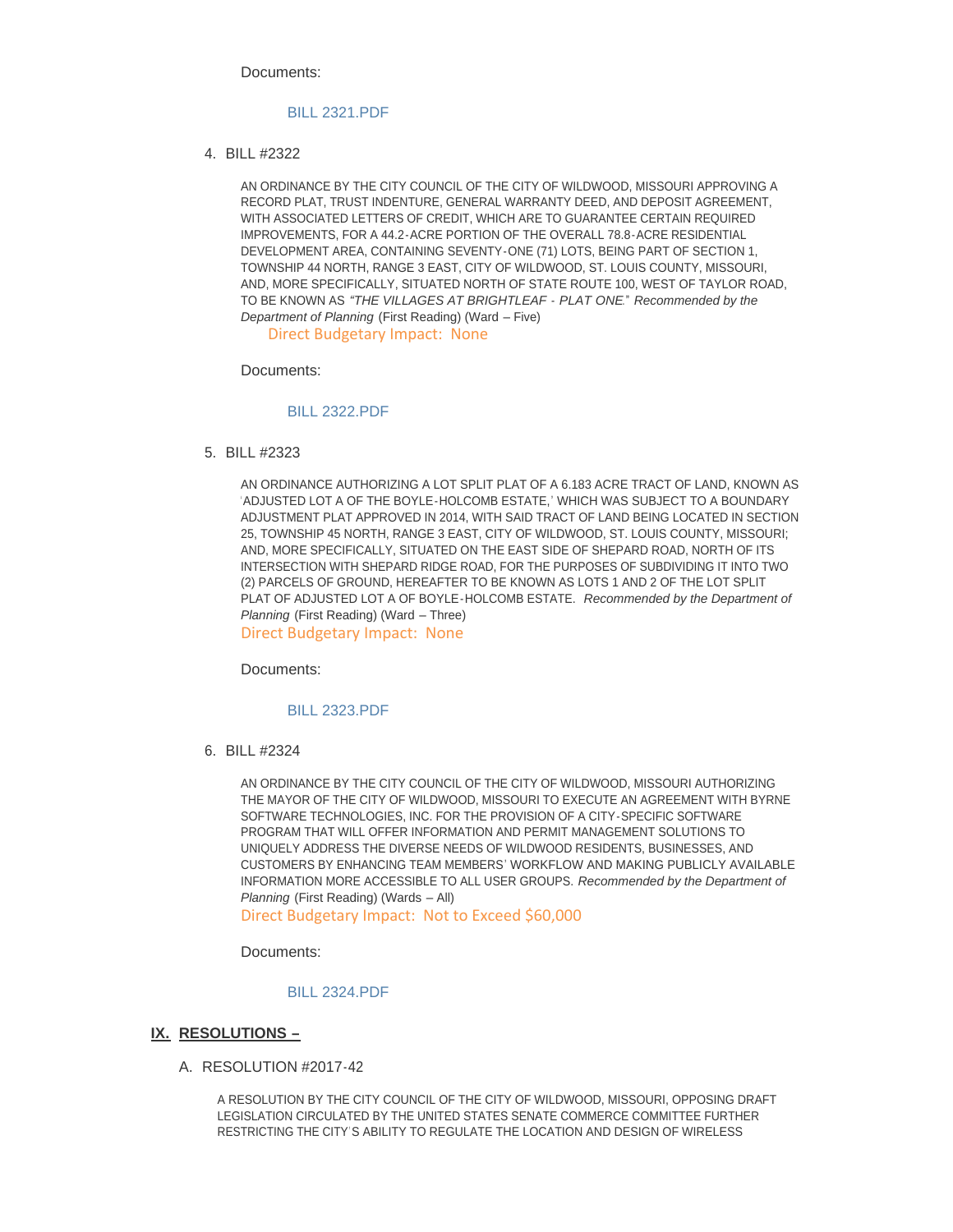COMMUNICATIONS FACILITIES. *Recommended by the City Council* (Wards – All) Direct Budgetary Impact: None

Documents:

#### [RESOLUTION 2017-42.PDF](http://mo-wildwood.civicplus.com/AgendaCenter/ViewFile/Item/13205?fileID=19037)

## **MISCELLANEOUS X.**

A. Approval Of Expenditures

Documents:

#### [APPROVAL OF EXPENDITURES.PDF](http://mo-wildwood.civicplus.com/AgendaCenter/ViewFile/Item/13207?fileID=19038)

#### B. Receive And File:

P.Z. 11-17 Peak Resorts (Hidden Valley Golf and Ski), c/o Tim Boyd, 17409 Hidden Valley Drive, Wildwood, Missouri 63025 - A request for a Conditional Use Permit (CUP) in the NU Non-Urban Residence District for a 243.92 acre tract of land that is located at the terminus of Hidden Valley Drive, west of Alt Road (Locator Numbers: 27W520035, 27W640056, 27W630057, and 27W610015/Street Addresses: 17415, 17409, 17413, and 17411 Hidden Valley Drive). Proposed Use: The installation of a recreational zip line course, consisting of a total of four (4) lines, associated support structures, and takeoff and landing platforms. Existing parking areas and support buildings and structures will be used in conjunction with the proposed zip line course. (Ward – Six)

Documents:

## [RECEIVE AND FILE PZ 11-17 HIDDEN VALLEY.PDF](http://mo-wildwood.civicplus.com/AgendaCenter/ViewFile/Item/13208?fileID=19039)

C. Receive And File:

A review and recommendation by the Planning and Zoning Commission regarding a follow-up request by the owners of property to allow for a retroactive extension of time for the "commencement of construction" to begin on this 11.3 acre site situated within the City's Town Center Area, which was previously approved for a total of seven (7), multiple-story buildings, housing one hundred sixty-eight (168) condominium and/or apartment units, along with two (2) commercial buildings fronting onto Manchester Road, with associated parking, being identified as P.Z. 14-07 Covert-Corsair Homes, Inc., c/o Stock and Associates. The property is currently zoned C-8 Planned Commercial District (Town Center Workplace and Neighborhood Edge Districts) and located on the north side of Manchester Road, west of Taylor Road (Locator Number: 24V630286/Street Address 16815 Manchester Road). If the Planning and Zoning Commission does not support the requested extension of time, direction is needed as to whether to begin the revocation process, as set forth in the City of Wildwood's Zoning Ordinance, in Chapter 415.190 C-8 Planned Commercial District. (Ward – Eight)

Documents:

## [RECEIVE AND FILE COVERT COSAIR.PDF](http://mo-wildwood.civicplus.com/AgendaCenter/ViewFile/Item/13209?fileID=19040)